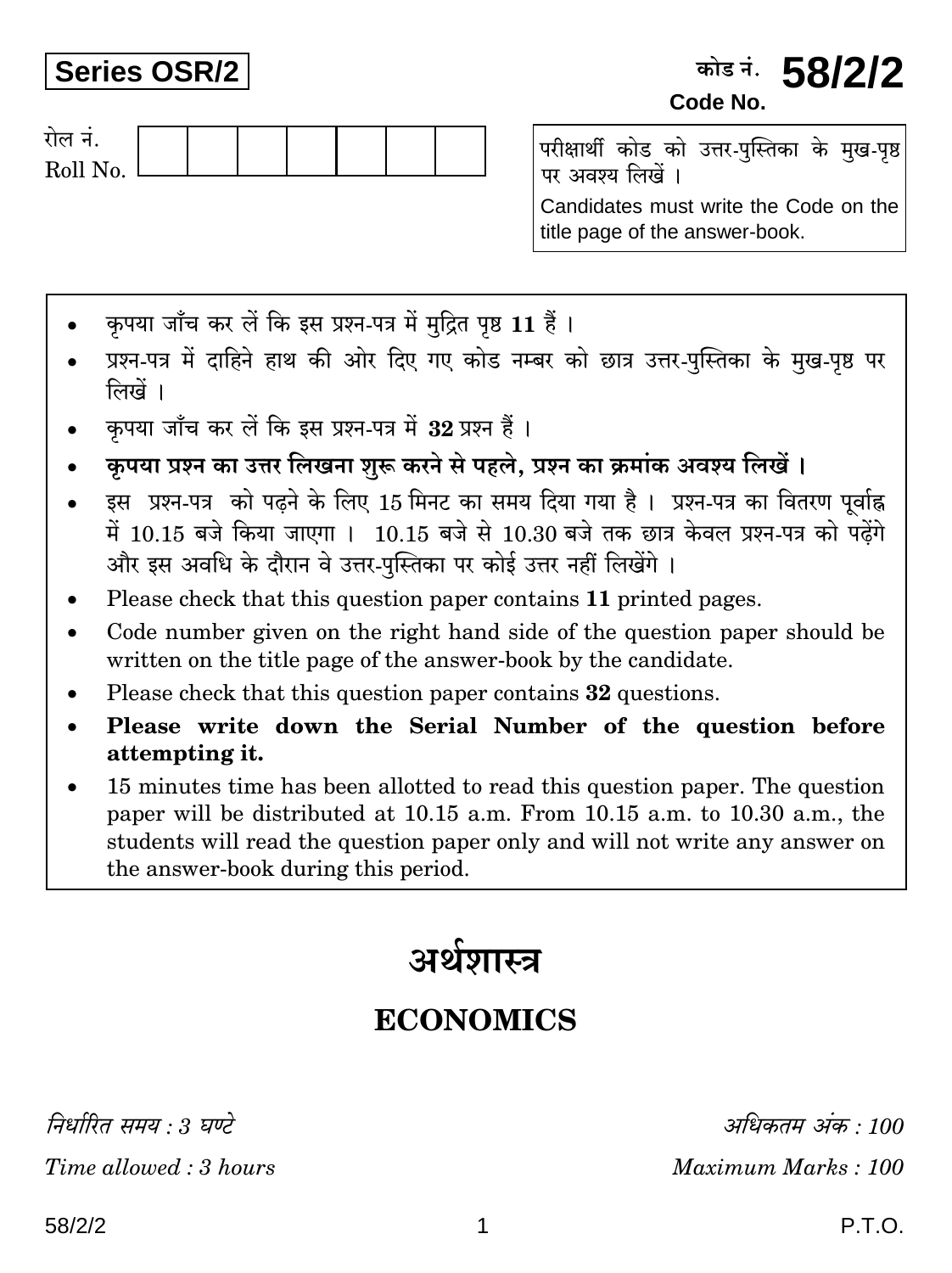### सामान्य निर्देश:

- दोनों खण्डों के **सभी** प्रश्न अनिवार्य हैं ।  $(i)$
- प्रत्येक प्रश्न के निर्धारित अंक उसके सामने दिए गए हैं ।  $(ii)$
- प्रश्न संख्या 1 5 तथा 17 21 अति लघूत्तरात्मक प्रश्न हैं. जिनमें प्रत्येक का 1 अंक है ।  $(iii)$ इनका प्रत्येक का उत्तर **एक वाक्य** में ही अपेक्षित है ।
- प्रश्न संख्या 6 10 और 22 26 लघुत्तरात्मक प्रश्न हैं, जिनमें प्रत्येक के 3 अंक हैं ।  $(iv)$ प्रत्येक का उत्तर सामान्यतः 60 शब्दों से अधिक नहीं होना चाहिए ।
- प्रश्न संख्या 11 13 और 27 29 भी लघूत्तरात्मक प्रश्न हैं, जिनमें प्रत्येक के 4 अंक हैं ।  $(v)$ प्रत्येक का उत्तर सामान्यतः 70 शब्दों से अधिक नहीं होना चाहिए ।
- प्रश्न संख्या 14 16 और 30 32 व्याख्यात्मक उत्तर वाले प्रश्न हैं, जिनमें प्रत्येक के  $(vi)$ 6 अंक हैं । प्रत्येक का उत्तर सामान्यतः 100 शब्दों से अधिक नहीं होना चाहिए ।
- तारांकित (\*) प्रश्न मुल्याधारित प्रश्न हैं ।  $(vii)$
- (viii) उत्तर संक्षिप्त तथा तथ्यात्मक होने चाहिए तथा यथासंभव ऊपर दी गई सीमा के अंतर्गत ही तिए जाने चाहिए ।

#### **General Instructions:**

- $(i)$ All questions in both the sections are compulsory.
- $(ii)$ Marks for questions are indicated against each.
- $(iii)$ Questions No.  $1 - 5$  and  $17 - 21$  are very short-answer questions carrying 1 mark each. They are required to be answered in **one sentence** each.
- Questions No.  $6 10$  and  $22 26$  are short-answer questions carrying  $(iv)$ 3 marks each. Answers to them should normally not exceed 60 words each.
- $(v)$ Questions No. 11 – 13 and 27 – 29 are also short-answer questions carrying 4 marks each. Answers to them should normally not exceed 70 words each.
- Questions No.  $14 16$  and  $30 32$  are long-answer questions  $(vi)$ carrying 6 marks each. Answers to them should normally not exceed 100 words each.
- Questions marked star  $(*)$  are value-based questions.  $(vii)$
- (viii) Answers should be brief and to the point and the above word limit should be adhered to as far as possible.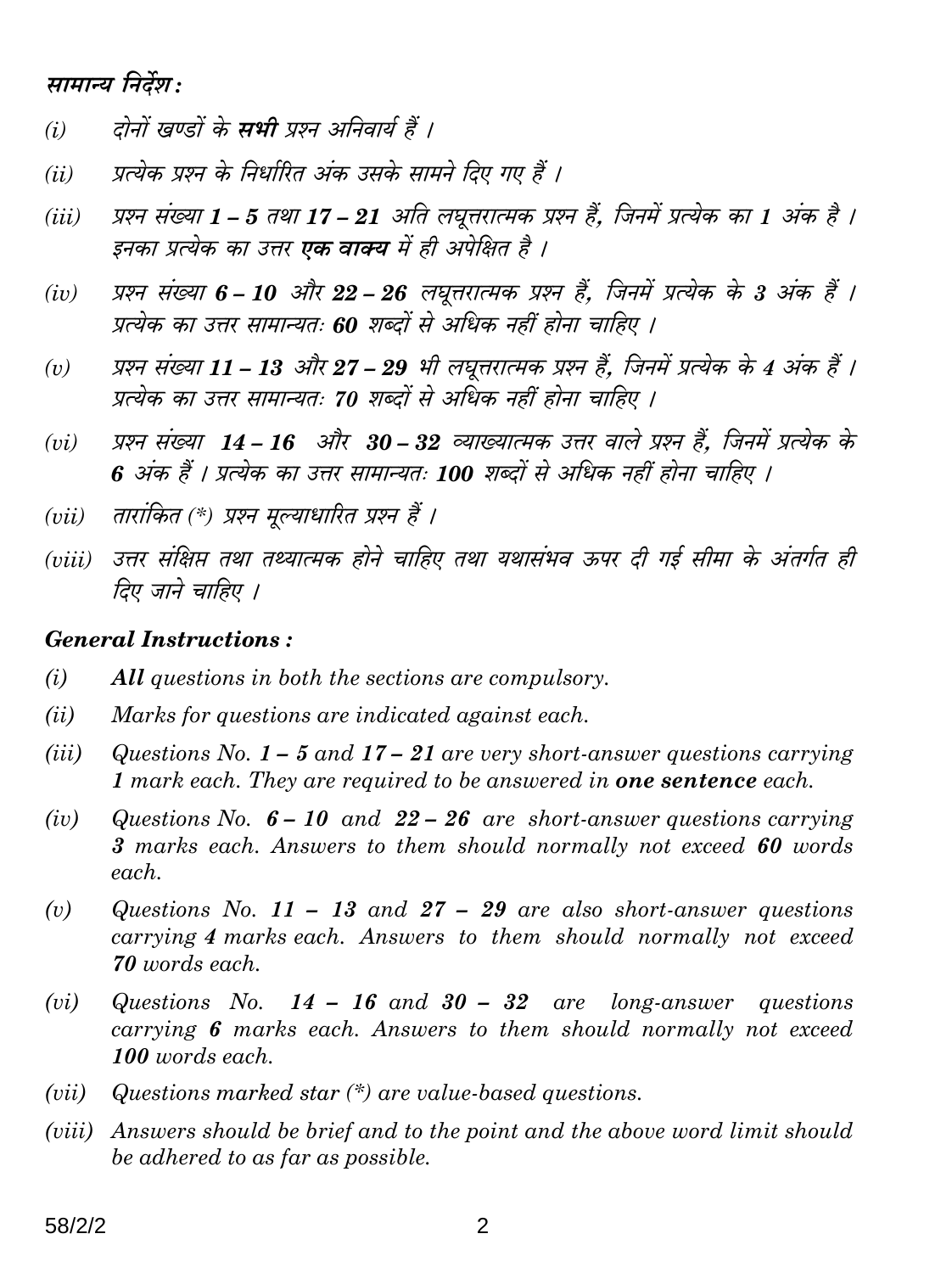## **SECTION A**

| 1.     | सहयोगी अल्पाधिकार से क्या अभिप्राय है ?                                                                                                                                  | $\mathcal{I}$  |
|--------|--------------------------------------------------------------------------------------------------------------------------------------------------------------------------|----------------|
|        | What is meant by collusive oligopoly?                                                                                                                                    |                |
| 2.     | उत्पादन फलन की परिभाषा दीजिए ।                                                                                                                                           | $\mathcal{I}$  |
|        | Define production function.                                                                                                                                              |                |
| 3.     | पूर्ति की परिभाषा दीजिए ।                                                                                                                                                | $\mathcal{I}$  |
|        | Define supply.                                                                                                                                                           |                |
| $^*4.$ | सरकार ने बड़ी संख्या में तकनीकी प्रशिक्षण संस्थाएँ शुरू की हैं। उत्पादन संभावना सीमा के<br>संदर्भ में इसका आर्थिक मूल्य बताइए ।                                          | $\mathcal{I}$  |
|        | Large number of technical training institutions have been started by the<br>government. State its economic value in the context of production<br>possibilities frontier. |                |
| 5.     | माँग को कब पूर्णतया बेलोचदार कहा जाता है ?                                                                                                                               | $\mathcal{I}$  |
|        | When is demand called perfectly inelastic?                                                                                                                               |                |
| 6.     | प्रति इकाई कर फ़र्म द्वारा वस्तु की पूर्ति को कैसे प्रभावित करता है ? समझाइए ।                                                                                           | $\mathfrak{z}$ |
|        | अथवा                                                                                                                                                                     |                |
|        | आर्थिक सहायता फ़र्म द्वारा वस्तु की पूर्ति को कैसे प्रभावित करती है ? समझाइए ।                                                                                           |                |
|        | How does change in per unit tax influence the supply of a good by a<br>firm? Explain.                                                                                    |                |
|        | <b>OR</b>                                                                                                                                                                |                |
|        | How does subsidy influence the supply of a good by a firm? Explain.                                                                                                      |                |
| 7.     | उत्पादन संभावना वक्र नीचे की ओर ढलवाँ क्यों होता है ? समझाइए ।                                                                                                           | 3              |
|        | Why is a production possibilities curve downward sloping? Explain.                                                                                                       |                |

 $\mathfrak{S}$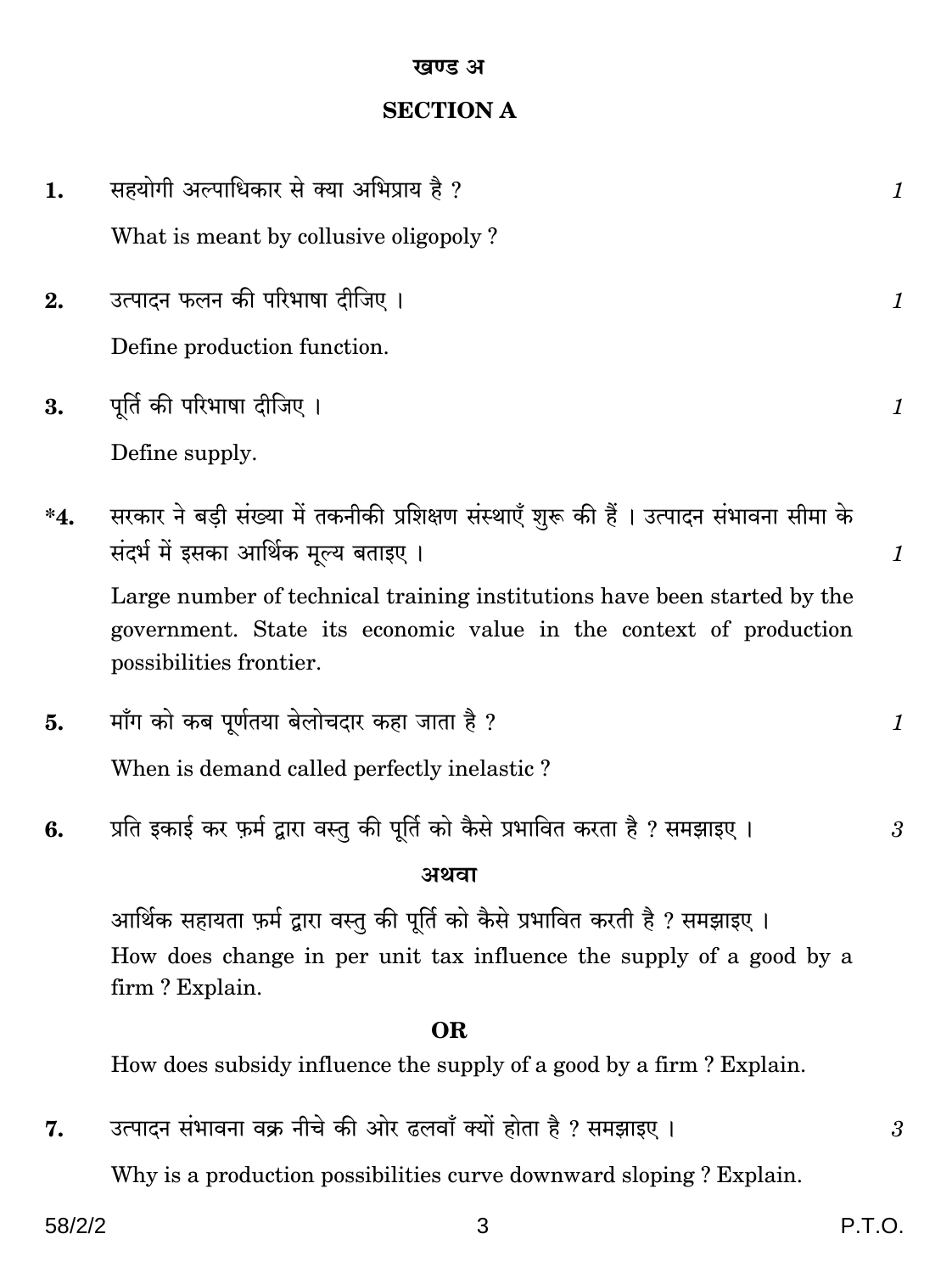- एक वस्तु की माँग की कीमत लोच (-) 1 है । कीमत में कितने प्रतिशत परिवर्तन से माँग 8. 20 इकाई से बढ़कर 30 इकाई हो जाएगी ? परिकलन कीजिए । Price elasticity of demand of a good is  $(-)$  1. Calculate the percentage change in price that will raise the demand from 20 units to 30 units.
- एक पूर्ण प्रतियोगी बाज़ार में क्रेताओं की अधिक संख्या के प्रभाव की व्याख्या कीजिए । 9. Explain the implication of large number of buyers in a perfectly competitive market.
- बाज़ार की किस स्थिति में औसत सम्प्राप्ति (आगम) सदैव सीमांत सम्प्राप्ति (आगम) के 10. बराबर होती है ? समझाइए । Under what market condition does Average Revenue always equal Marginal Revenue? Explain.
- परिवर्ती अनुपातों के नियम के अनुसार कुल उत्पाद में परिवर्तन के विभिन्न चरण बताइए ।  $11.$ रेखाचित्र का प्रयोग कीजिए ।

State the different phases of change in total product according to the Law of Variable Proportions. Use diagram.

- नोट: निम्नलिखित प्रश्न केवल **दृष्टिहीन परीक्षार्थियों** के लिए प्रश्न संख्या 11 के स्थान पर है ।
- The following question is for the **Blind Candidates** only in lieu of Note: Q. No. 11.

परिवर्ती अनुपातों का नियम समझाइए ।

Explain the Law of Variable Proportions.

4

 $\overline{4}$ 

 $\mathfrak{Z}$ 

 $\mathfrak{Z}$ 

3

 $\boldsymbol{4}$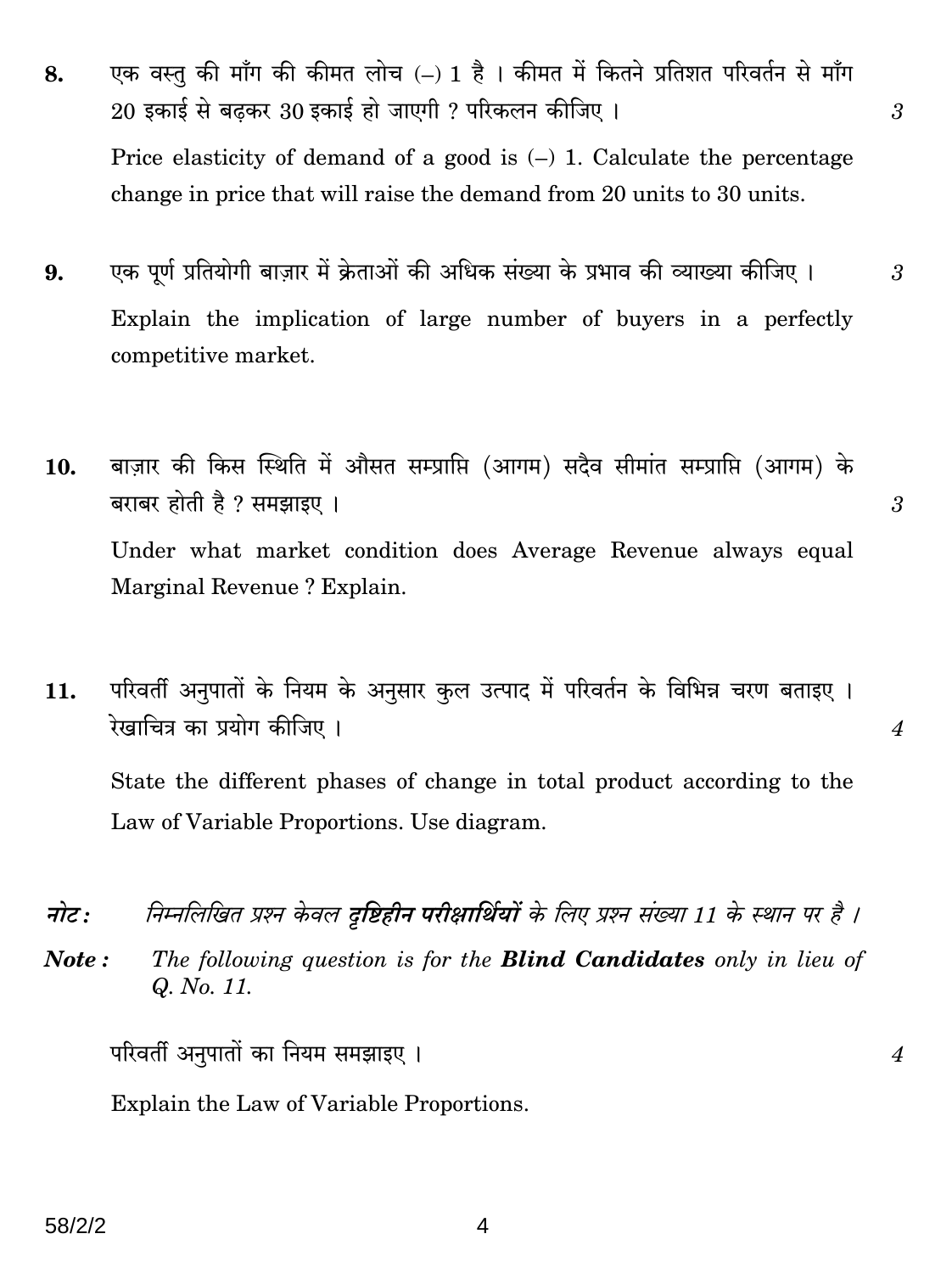यह मानते हए कि एक उपभोक्ता केवल दो वस्तुओं का उपभोग करता है, उपयोगिता 12. विश्लेषण की सहायता से उपभोक्ता संतुलन की शर्तें समझाइए ।

#### अथवा

एक उपभोक्ता केवल दो वस्तुओं X और Y का उपभोग करता है और संतुलन में है। समझाइए कि कैसे जब वस्तु X की कीमत गिरती है, तो वस्तु X की माँग बढती है। उपयोगिता विश्लेषण का उपयोग कीजिए ।

Assuming that a consumer consumes only two goods, explain the conditions of consumer's equilibrium with the help of Utility Analysis.

#### OR.

A consumer consumes only two goods X and Y and is in equilibrium. Show that when price of good X falls, demand for good X rises. Use **Utility Analysis.** 

एक वस्तु की एक उपभोक्ता द्वारा माँग और बाज़ार माँग के बीच अंतर बताइए । वे कारक भी 13. बताइए जो एक व्यक्ति द्वारा माँग में कमी लाते हैं।

Distinguish between demand by an individual consumer and market demand of a good. Also state the factors leading to fall in demand by an individual consumer.

- बाज़ार में एक वस्तु के 'पूर्ति आधिक्य' से क्या अभिप्राय है ? इसके उस वस्तु के बाज़ार पर 14. पड़ने वाले प्रभावों की शृंखला समझाइए । रेखाचित्र का उपयोग कीजिए । What is meant by 'excess supply' of a good in a market? Explain its chain of effects on the market for that good. Use diagram.
- निम्नलिखित प्रश्न केवल दृष्टिहीन परीक्षार्थियों के लिए प्रश्न संख्या 14 के स्थान पर है । नोट :
- The following question is for the **Blind Candidates** only in lieu of Note: Q. No. 14.

बाज़ार में एक वस्तु के 'पूर्ति आधिक्य' से क्या अभिप्राय है ? इसके उस वस्तु के बाज़ार पर पड़ने वाले प्रभावों की शृंखला समझाइए। तालिका का उपयोग कीजिए।

What is meant by 'excess supply' of a good in a market? Explain its chain of effects on the market for that good. Use a schedule.

6

 $\overline{4}$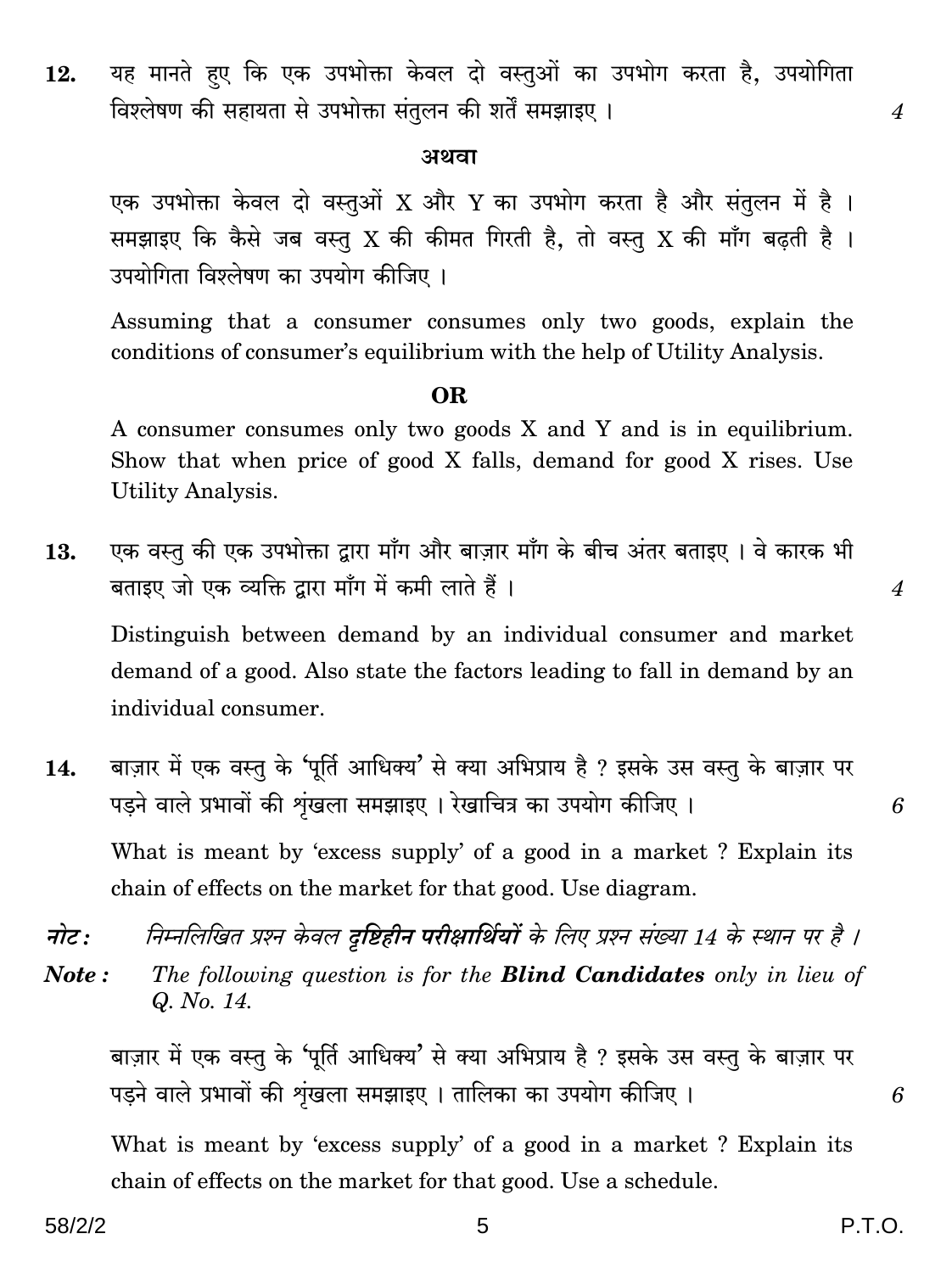अनधिमान वक्र विश्लेषण में उपभोक्ता संतुलन की शर्तें बताइए और इन शर्तों के पीछे 15. औचित्य समझाइए ।

#### अथवा

अनधिमान वक्रों की तीन विशेषताओं की व्याख्या कीजिए ।

State the conditions of consumer's equilibrium in the Indifference Curve Analysis and explain the rationale behind these conditions.

#### OR.

Explain the three properties of the Indifference Curves.

एक फ़र्म के बारे में निम्नलिखित सूचना से, सीमांत लागत और सीमांत सम्प्राप्ति (आगम) के 16. आधार पर फ़र्म का संतुलन उत्पादन ज्ञात कीजिए । कारण बताइए । इस उत्पादन पर लाभ भी ज्ञात कीजिए ।

|                   | कुल सम्प्राप्ति (आगम) | कुल लागत                    |
|-------------------|-----------------------|-----------------------------|
| उत्पादन<br>(इकाई) | $(\overline{\tau})$   | $(\overline{\overline{z}})$ |
|                   |                       | 10                          |
|                   | 16                    | 18                          |
| റ                 | 24                    | 23                          |
|                   | 32                    | $31\,$                      |
|                   |                       |                             |

From the following information about a firm, find the firm's equilibrium output in terms of marginal cost and marginal revenue. Give reasons. Also calculate profit at this output.

| Output  | Total Revenue | <b>Total Cost</b> |
|---------|---------------|-------------------|
| (units) | (₹`           | (₹)               |
|         |               | 10                |
|         | 16            | 18                |
| З       | 24            | 23                |
|         | 32            | 31                |
|         | 40            |                   |

6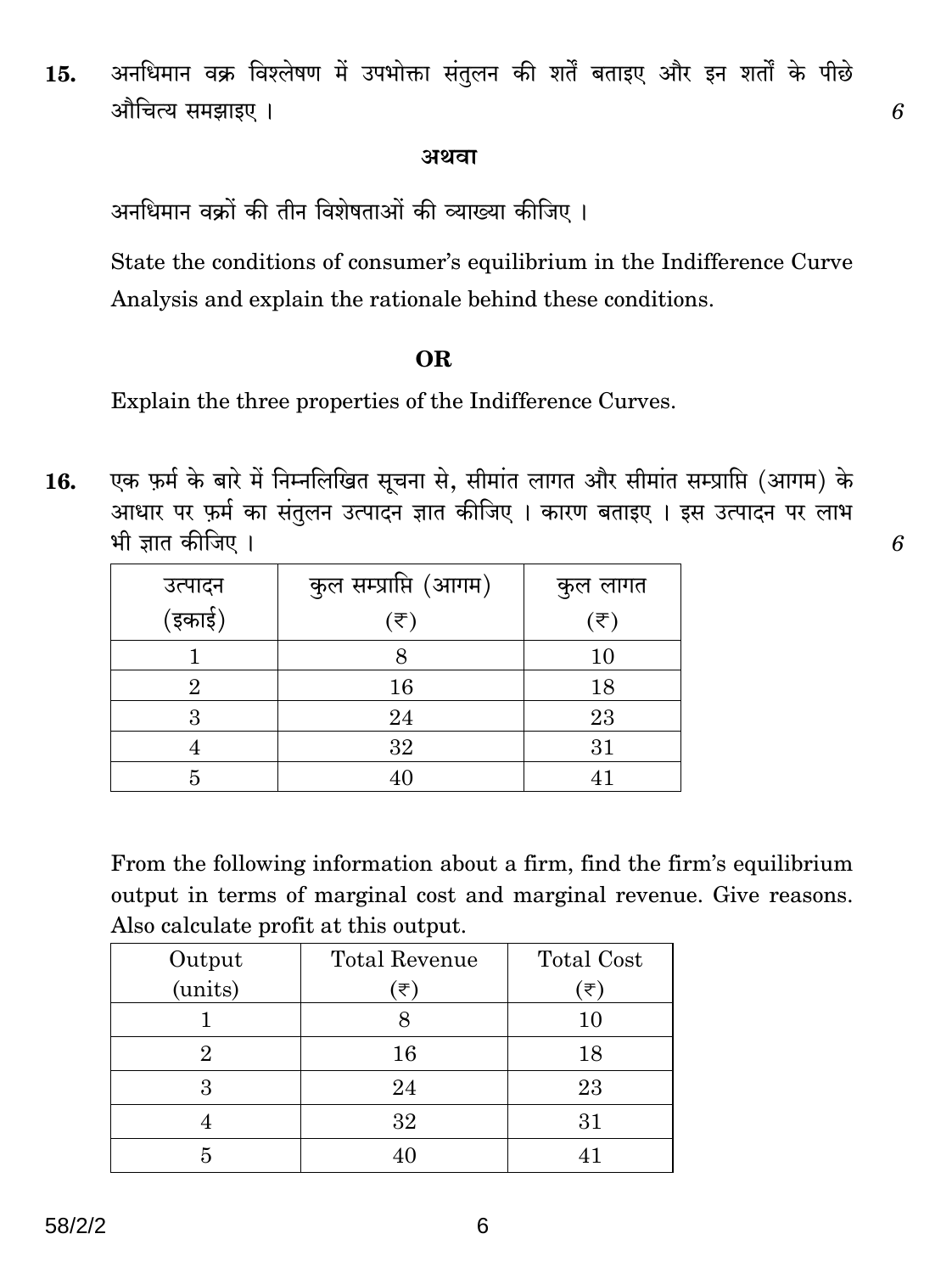#### खण्ड ब

## **SECTION B**

| 17. | समग्र आपूर्ति की परिभाषा दीजिए ।                                                                                                                                    | $\boldsymbol{\mathit{1}}$ |
|-----|---------------------------------------------------------------------------------------------------------------------------------------------------------------------|---------------------------|
|     | Define aggregate supply.                                                                                                                                            |                           |
| 18. | अवमूल्यन से क्या अभिप्राय है ?<br>What is devaluation?                                                                                                              | $\mathcal{I}$             |
| 19. | केन्द्रीय बैंक से क्या अभिप्राय है ?                                                                                                                                | $\mathcal{I}$             |
|     | What is a central bank?                                                                                                                                             |                           |
| 20. | समष्टि अर्थशास्त्र में 'अत्यधिक माँग' से क्या अभिप्राय है ?<br>What is meant by 'excess demand' in macroeconomics?                                                  | $\mathcal{I}$             |
| 21. | 'प्राथमिक घाटा' से क्या अभिप्राय है ?                                                                                                                               | $\mathcal{I}$             |
|     | What is 'primary deficit'?                                                                                                                                          |                           |
| 22. | मुद्रा का 'आस्थगित भुगतान का मानक' कार्य समझाइए ।<br>अथवा<br>मुद्रा का 'मूल्य संचय' कार्य समझाइए ।<br>Explain the 'standard of deferred payment' function of money. | 3                         |
|     | <b>OR</b>                                                                                                                                                           |                           |
|     | Explain the 'store of value' function of money.                                                                                                                     |                           |
| 23. | समझाइए कि भुगतान संतुलन 'घाटा' किस प्रकार मापा जाता है ।<br>How is balance of payment 'deficit' measured ? Explain.                                                 | $\boldsymbol{\beta}$      |

 $58/2/2$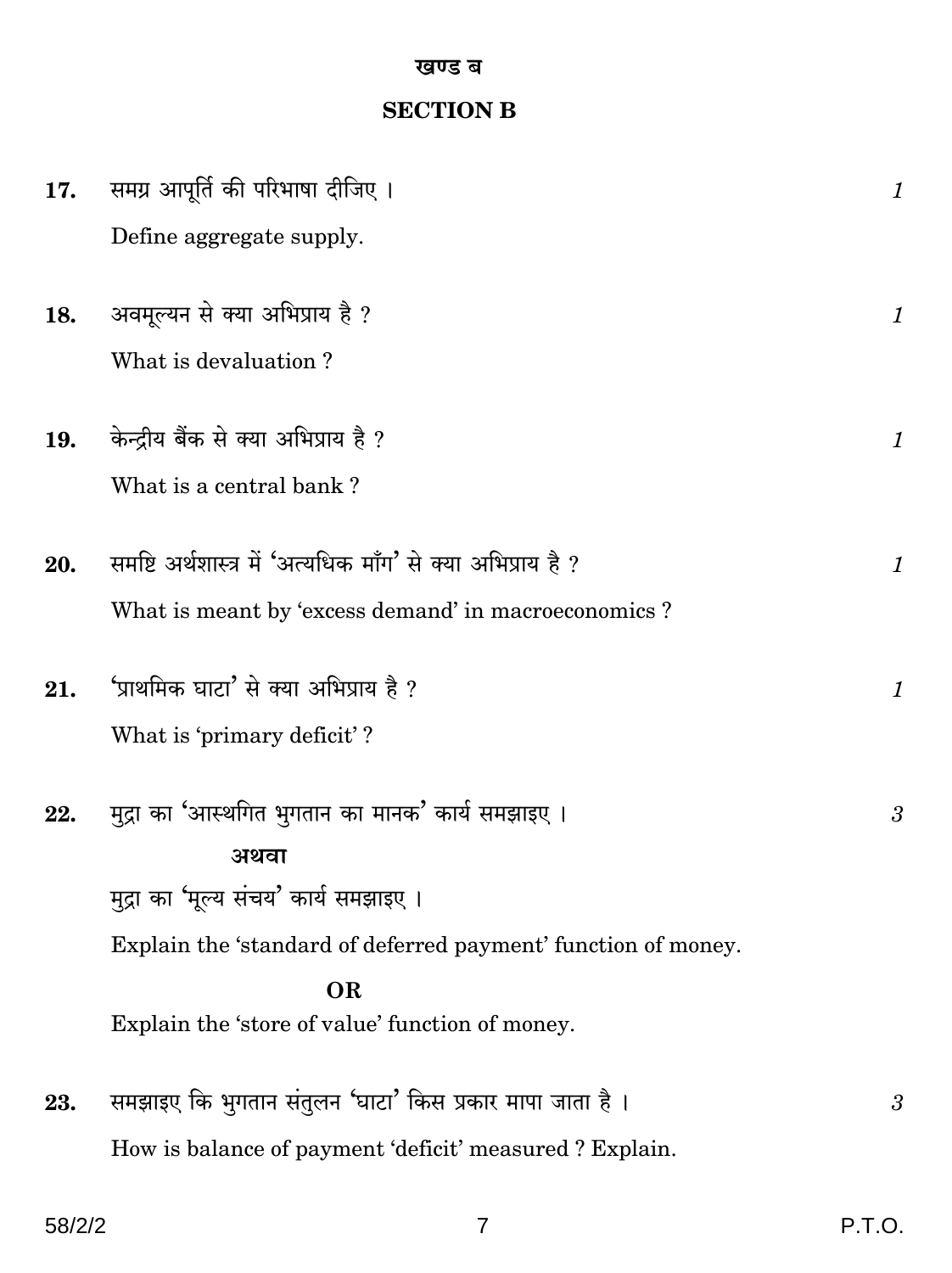घरेलू मुद्रा की 'मूल्यवृद्धि' से क्या अभिप्राय है ? इसका निर्यातों पर क्या प्रभाव पड़ने की 24. संभावना होती है और कैसे ?

What is 'appreciation' of domestic currency? What is its likely effect on exports and how?

ग़ैर-मौद्रिक लेनदेन से क्या अभिप्राय है ? इसका एक उदाहरण दीजिए और इसके सकल 25. देशीय उत्पाद के लोगों के कल्याण के सूचक के रूप में प्रयोग पर प्रभाव की व्याख्या कीजिए ।

What are non-monetary exchanges? Give an example. Explain their impact on use of gross domestic product as an index of welfare of the people.

- कारण देते हुए बताइए कि सरकारी बजट में निम्नलिखित को राजस्व व्यय माना जाएगा या 26. पूँजीगत व्यय :
	- छात्रवृत्ति पर व्यय  $(i)$
	- पूल निर्माण पर व्यय  $(ii)$

Giving reason, state whether the following is a revenue expenditure or a capital expenditure in a government budget:

- $(i)$ Expenditure on scholarships
- $(ii)$ Expenditure on building a bridge
- सरकार ने गरीबों को शिक्षा और स्वास्थ्य जैसी सेवाएँ मुफ़्त प्रदान करने पर अधिक व्यय  $*27.$ करना शुरू कर दिया। यह किस आर्थिक मूल्य को दर्शाता है ? समझाइए।

Government has started spending more on providing free services like education and health to the poor. Explain the economic value it reflects.

8

 $\mathcal{S}$ 

 $\overline{3}$ 

 $\overline{3}$ 

 $\boldsymbol{4}$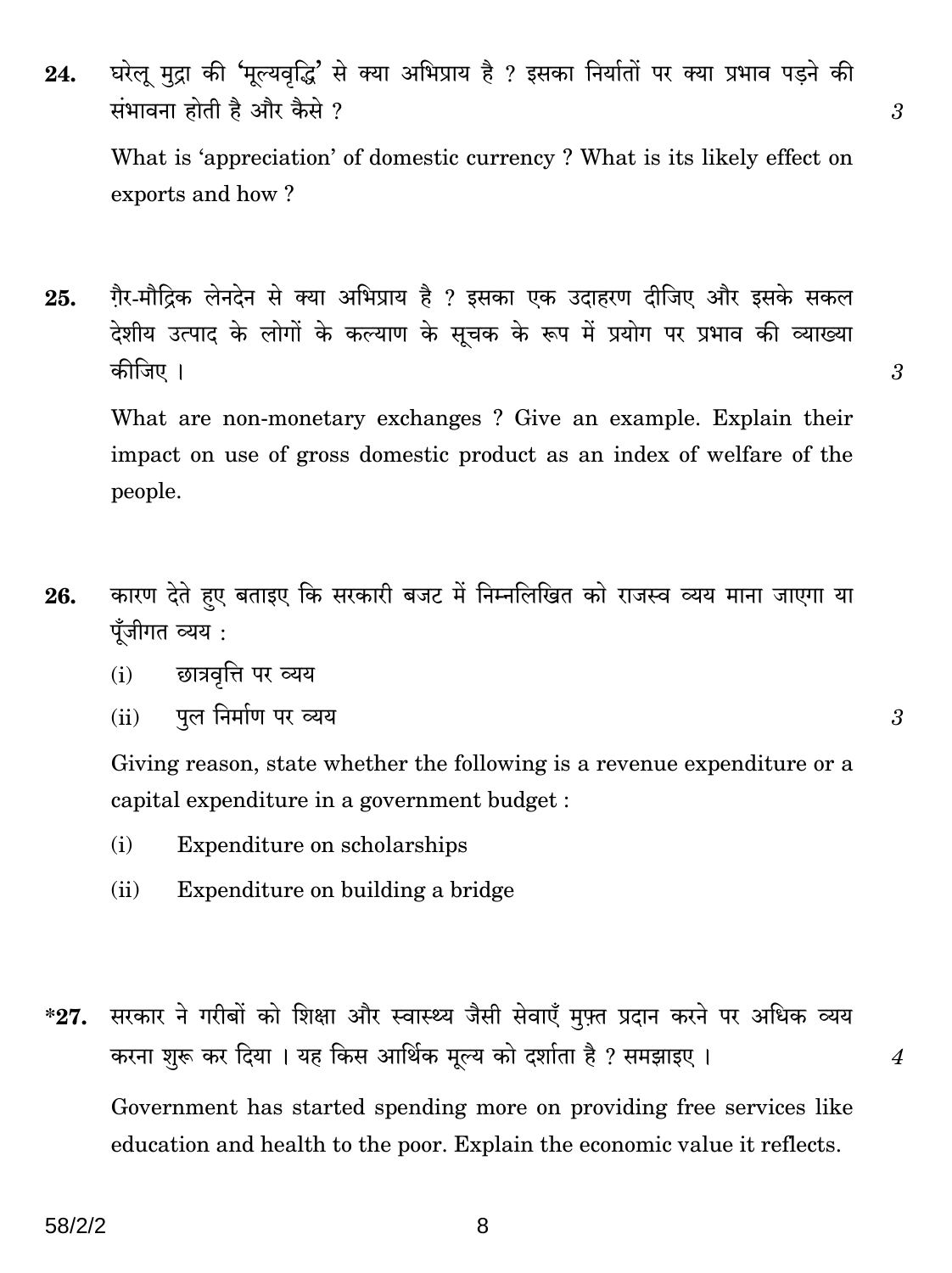मुद्रा आपूर्ति की अवधारणा और इसके घटक समझाइए । 28.

#### अथवा

केन्द्रीय बैंक का 'करेन्सी प्राधिकारी' कार्य समझाइए । Explain the concept of money supply and its components.

#### **OR**

Explain the 'currency authority' function of central bank.

एक अर्थव्यवस्था, जो कि संतुलन में है, के बारे में निम्नलिखित आँकड़ों से 'सीमांत उपभोग 29. प्रवृत्ति' का परिकलन कीजिए :

| राष्ट्रीय आय                       | $=$     | 800 |
|------------------------------------|---------|-----|
| स्वतंत्र (स्वायत्त) उपभोग व्यय   = |         | 100 |
| निवेश व्यय                         | $=$ $-$ | 100 |

Calculate 'Marginal Propensity to Consume' from the following data about an economy which is in equilibrium:

| National income                                                 | $\equiv$ $\equiv$ | -800    |
|-----------------------------------------------------------------|-------------------|---------|
| Autonomous consumption expenditure $\qquad \qquad = \qquad 100$ |                   |         |
| Investment expenditure                                          |                   | $= 100$ |

दो वैकल्पिक दृष्टिकोणों से राष्टीय आय का निर्धारण समझाइए । रेखाचित्र का उपयोग 30. कीजिए ।

#### अथवा

दिए गए उपभोग वक्र से बचत वक्र प्राप्त करने में लिए जाने वाले चरण बताइए । रेखाचित्र का उपयोग कीजिए ।

Explain national income determination through the two alternative approaches. Use diagram.

#### **OR**

Outline the steps in deriving saving curve from the given consumption curve. Use diagram.

 $\overline{4}$ 

 $\overline{4}$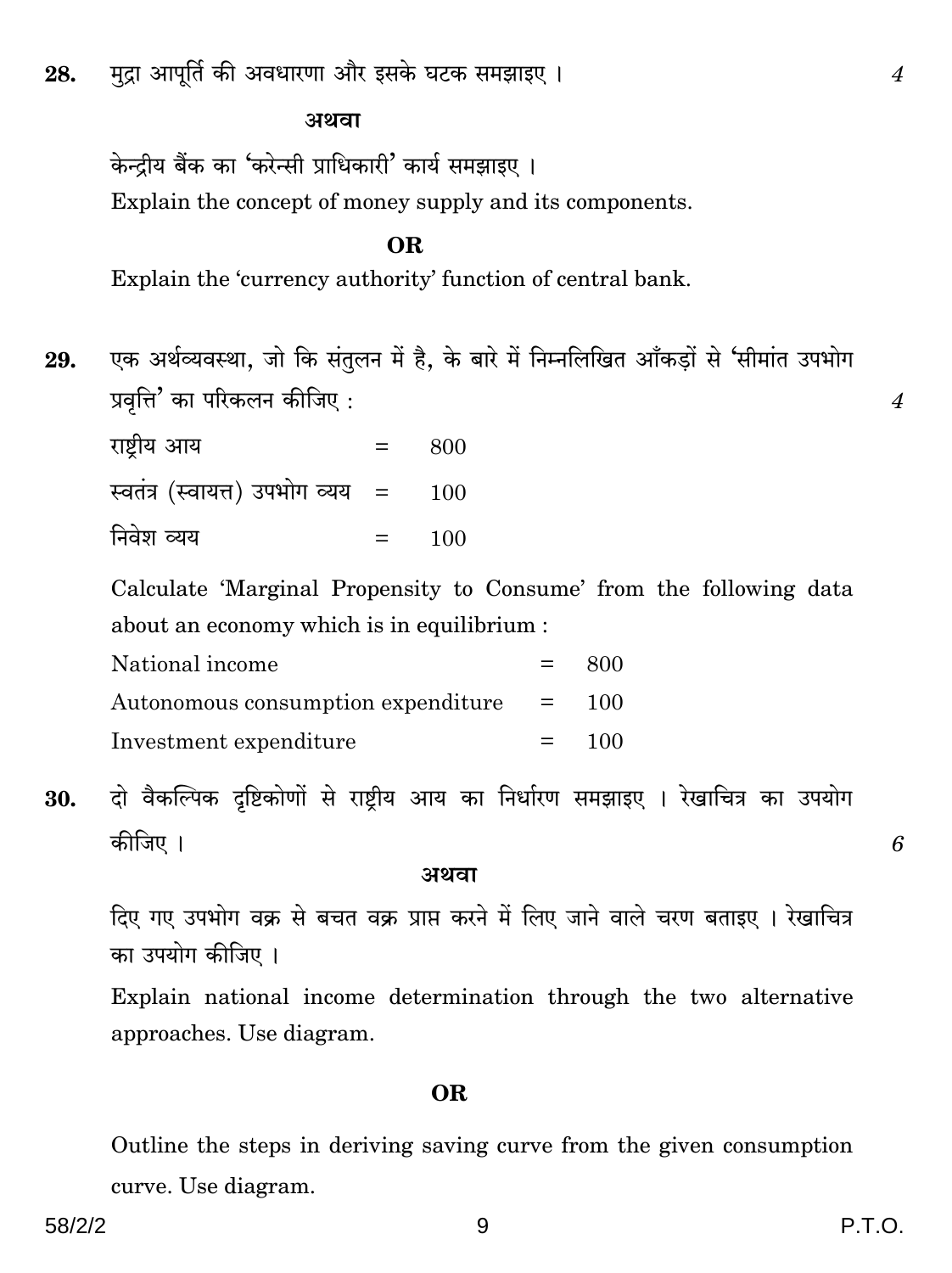निम्नलिखित प्रश्न केवल दृष्टिहीन परीक्षार्थियों के लिए प्रश्न संख्या 30 के स्थान पर है । नोट :

The following question is for the **Blind Candidates** only in lieu of Note: Q. No. 30.

राष्ट्रीय आय निर्धारण के दो वैकल्पिक दृष्टिकोणों की व्याख्या कीजिए।

#### अथवा

उपभोग फलन और बचत फलन की व्याख्या कीजिए।

two alternative approaches of national income Explain  $the$ determination.

**OR** Explain the consumption function and saving function.

निम्नलिखित से 'राष्ट्रीय आय' और 'सकल राष्ट्रीय प्रयोज्य आय' का परिकलन कीजिए: 4, 2 31.

|       |                                          | (₹ अरब में) |
|-------|------------------------------------------|-------------|
| (i)   | निवल आयात                                | 60          |
| (ii)  | विदेशों को निवल पूँजीतर (चालू) हस्तांतरण | $(-)$ 10    |
| (iii) | निवल घरेलू अचल पूँजी निर्माण             | 300         |
| (iv)  | सरकारी अंतिम उपभोग व्यय                  | 200         |
|       | $(v)$ निजी अंतिम उपभोग व्यय              | 700         |
|       | (vi) अचल पूँजी का उपभोग                  | 70          |
|       | (vii) स्टॉक में निवल परिवर्तन            | 30          |
|       | (viii) विदेशों को निवल कारक आय           | 20          |
| (ix)  | निवल अप्रत्यक्ष कर                       | 100         |